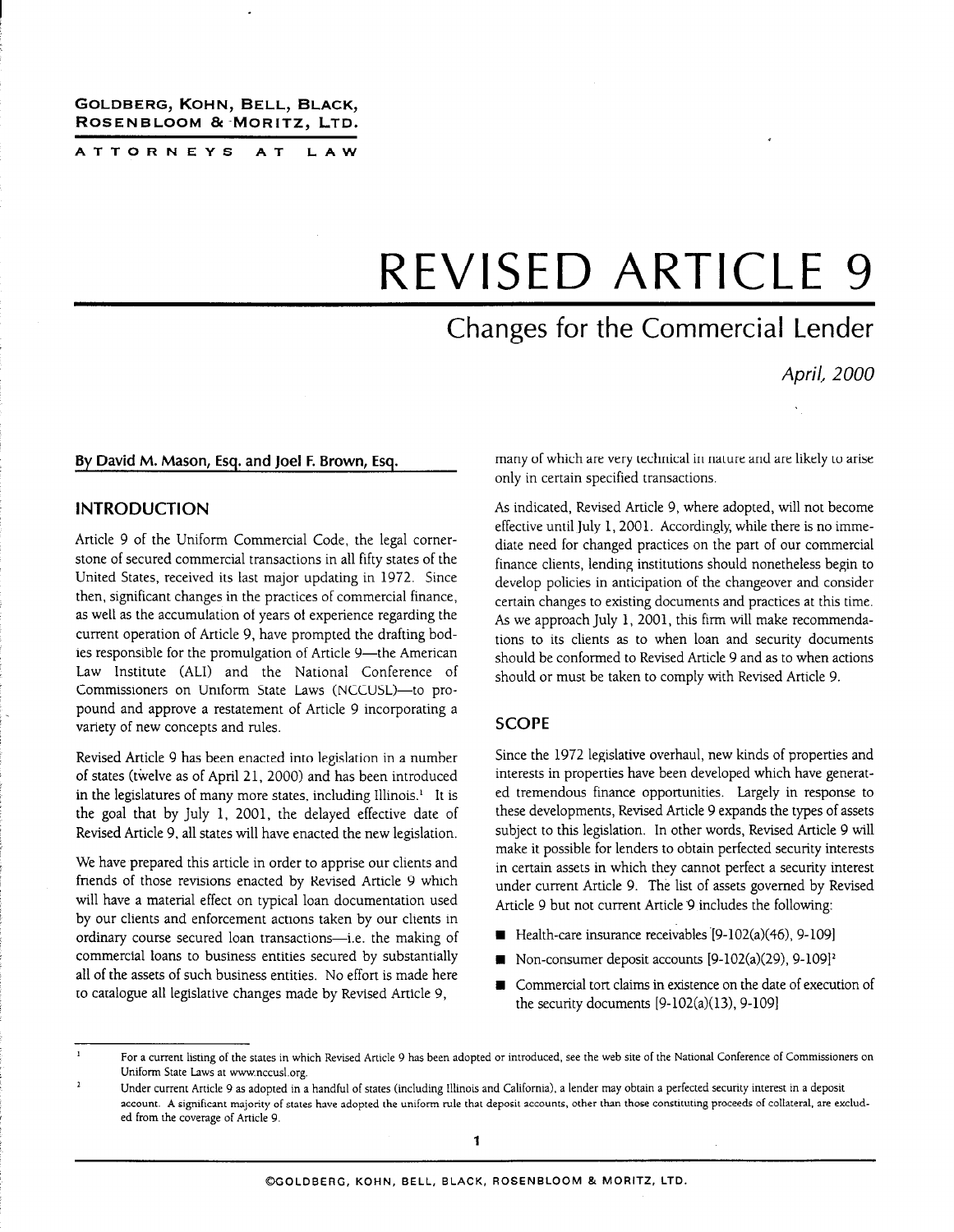As a result of the inclusion of these and certain other classes of collateral in Revised Article 9, lenders intent on creating comprehensive "blanket" liens will need to revise their security documents to make specific mention of such assets. Other changes, not discussed above, will also need to be made to certain collateral descriptions contained in security agreements in order to reflect changes made to the definitions of various asset categories within Revised Article 9.' Finally, although not relevant to our clients whose core businesses consist of making commercial loans, other types of collateral have been added to the scope of Revised Article 9 to facilitate securitizations.

### ATTACHMENT

Attachment is the term used to describe the legal elements that must be satisfied in order for a lender to obtain an enforceable security interest against a debtor's assets. These elements, such as the requirement that the debtor have lawful rights in the collateral it proposes to pledge, are limited in number and fundamental in importance, and Revised Article 9 makes few changes to these bedrock requirements [9-201 to 9-204].

There are, however, two important changes in this arena. The first change derives from the general legislative goal that Revised Article 9 be "media neutral." Current Article 9, enacted when bellbottoms first achieved popularity, did not anticipate the development of e-mail, the Internet, magnetic tape and any number of other technological advances affecting and, in many ways, redefining the practice of commercial finance. In order to limit the risk of

future obsolescence, the drafters of Revised Article 9 have endeavored to avoid language which presumes certain methods of data transmission. An important illustration of this principal concerns the element of attachment pertaining to the granting of a security interest under a security agreement. Under current Article 9, a security agreement must be "signed" by the debtor. Under Revised Article 9, by contrast, a security agreement must be "authenticated" [9-203(b)]. The term "authenticate" means either to sign or to execute or otherwise adopt a symbol or encrypt or similarly process a record (which may be maintained on an electronic medium) with the present intention of adopting or accepting such record [9-102(a)(7)]. Revised Article 9 expressly accommodates "paperless" closings, electronic signatures and other forms of business transactions far removed from the world of paper and pen.

The means of perfecting a security interest in various types of collateral is the area in which lenders will see the most significant (and in most cases favorable) changes between current Article 9 and Revised Article 9.

The second change illustrates a second important legislative goal, briefly mentioned above, that Revised Article 9 should serve to foster the development of certain commercial finance markets by extending its coverage over transactions presently outside the reach of current Article 9. For example, under current Article 9, contractual provisions precluding the free assignability of accounts receivable and certain general intangibles are deemed ineffective to prohibit the creation of a security interest in such assets. This provision is critical to the routine financing of accounts receivable, as it removes legal strictures which could otherwise be a drag on the liquidity of such receivables. Current Article 9, however, does not

> extend the same benefits to other financial assets including many general intangibles, such as ordinary business contracts, permits, licenses, franchises, promissory notes and letters of credit rights, among others. Revised Article 9 sweeps all such assets within its "anti-assignment" provision 19-406 to 9-409].+

#### PERFECTION

Attachment makes a security interest enforceable against the debtor that grants the security interest; perfection is the process by which a secured creditor obtains priority for its interest against third parties, including a bankruptcy trustee. The means of perfecting a security interest in various types of collateral is the area in which lenders will see the most significant (and in most cases favorable) changes between current Article 9 and Revised Article 9. The principal means of perfection consist of filing financing statements, possession of collateral and "control," a specialized term currently used in

Article 9 with respect to investment property and expanded under Revised Article 9 to other forms of collateral.

FILING. Several significant changes have been made to the requirements and methodology of perfection by filing financing statements.

The most important change regarding perfection by filing concerns the location of filing. As a general rule, under current Article 9, financing statements must be filed in each jurisdiction in which tangible personal property is located and, with respect to intangible personal property in the jurisdiction where the debtor is located (generally, the debtor's chief executive office). As a result of the current rules, multiple financing statements are required in situations where the debtor's tangible personal property is located in multiple jurisdictions. By comparison, Revised Article 9 provides

<sup>&</sup>lt;sup>3</sup> Examples include the definition of "goods," which will include embedded software (software that is customarily part of the good) [9-102(a)(44)] and the definition of "accounts," which will include rights to payment for licensed intellectual property [9-102(a)(2)].

With respect to general intangibles and certain other assets, this anti-assignment "override" provision may not permit the secured party to proceed against the account debtor, but the provision does assure that the secured party will have a valid security interest in the event the debtor enters bankruptcy It also removes a potential preference risk in situations where the consent of the account debtor to the grant of security interest is not obtained at the time financing is extended, but may be bargained for in the future. In such an event, the secured creditor's lien dates back to the time of the Initial financing.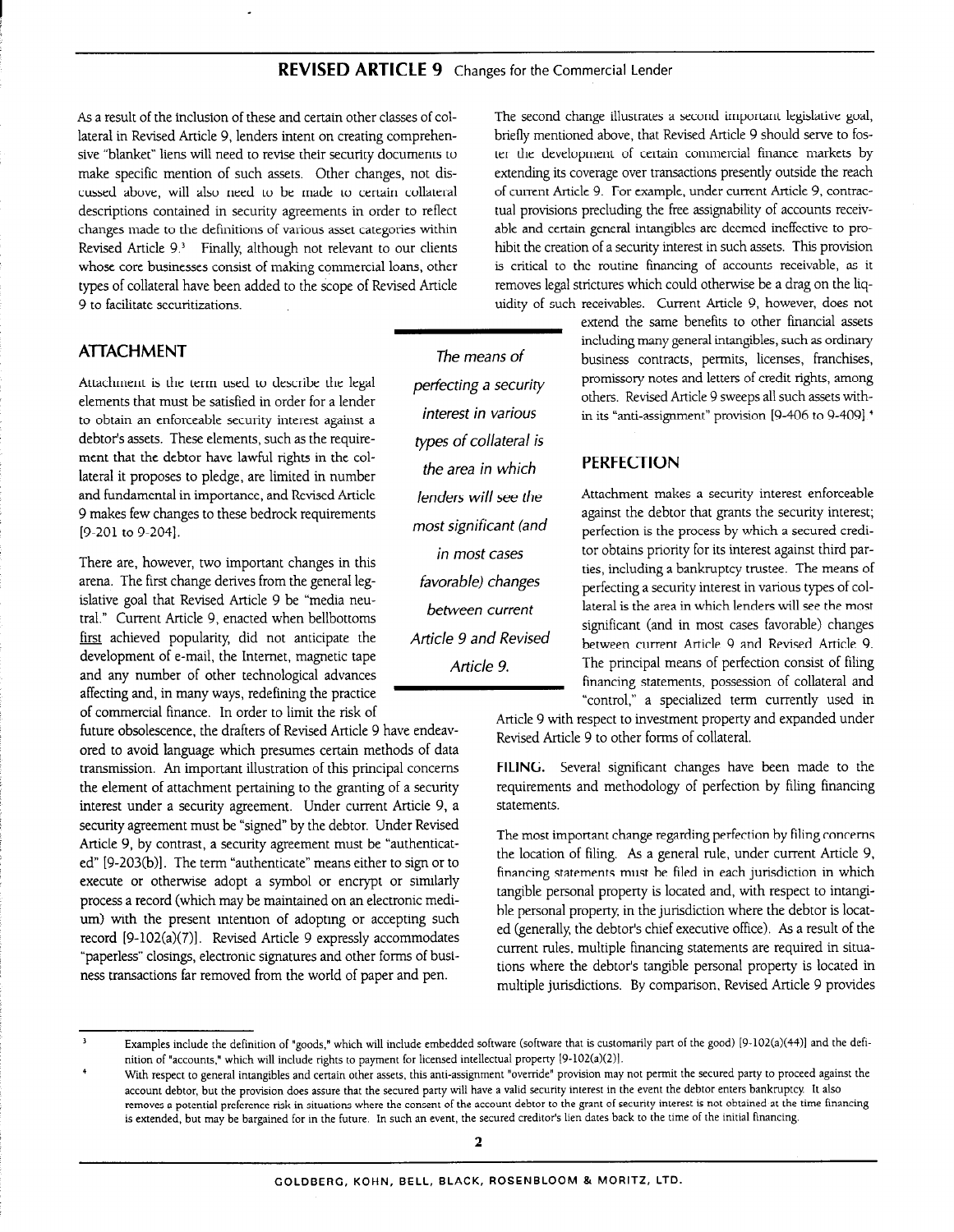that merely one financing statement, filed in the jurisdiction in which the debtor is located, will suffice to perfect a security interest in almost all types of personal property [9-301, 9-307].<sup>5</sup> Under Revised Article 9, debtors which are corporations, limited liability companies or limited partnerships are deemed to be located in the jurisdiction in which they are organized [9-3071. As a result of the foregoing, even if a Delaware corporation has property located in 50 states, one filing with the Secretary of State of Delaware will perfect the security interest in all tangible and intangible property of that corporation that may be perfected by the filing of a financing statement (with the exception of fixtures and certain other non-traditional forms of collateral such as minerals and timber to be cut).

Importantly, the streamlined rules regarding location of filing (along with all other new provisions of Revised Article 9) will not bind states that do not adopt Revised Article 9. Of course, it is the drafters' intentions that all states will ultimately adopt the new legislation. It presently remains unclear, however, whether all states will have ratified the new legislation prior to the July 2001 effective date. Should ratification be less than complete by this date, a careful examination of collateral locations on a deal-by-deal basis

will be needed to determine which sets of rules (current Article 9, Revised Article 9 or some combination of both sets) will need to be satisfied to bination of both sets) will need to be satisfied to <br>Revised Article 9<br>assure perfection.

Another important change relates back to the genera1 policy goal that Revised Article 9 be "media neutral." Under current Article 9, a UCC financing statement must be signed by the debtor. By con trast, Revised Article 9, in order to facilitate the of financing state- **POSSESSION**. Under current Article 9, possession electronic filing of financing statements, dispenses ments, generally to is the exclusive method of perfecting a security<br>with the requirement of a debtor signature.<br> $\frac{m}{t}$  ments, generally to interest in certain collat with the requirement of a debtor signature. Instead, a lender must have the authority of its the advantage  $of$  instruments, and the non-exclusive method of perdebtor to file a financing statement against that secured creditors. fecting a security interest in other types of collateral,<br>debtor [9-509(a)]. Such authority is deemed auto-<br>such as chattel paper and certificated securi debtor [9-509(a)]. Such authority is deemed automatically granted upon the execution of a security **Review Article 9 mates one important change with** agreement by the debtor, at least to the extent that respect to these rules by allowing perfection of secu-

scope of the security agreement [9-509(b)]. Separate authoriza- As with other forms of collateral that may be perfected in this mattions to file financing statements will be required for secured par- ter, such as chattel paper, lenders should be aware that when a ties that have policies of filing financing statements before the clos- security interest is perfected merely by filing, the lender's priority ing, since the security agreement will not yet have been authenti- may be defeated by certain subsequent purchasers of the collatercated. Separate authorizations may be incorporated in proposal or al, including other secured creditors. Thus in situations when a commitment letters signed by the debtor.<sup>6</sup> security interest may be perfected by either filing or possession,

Revised Article 9 also incorporates material changes to the form and content of financing statements, generally to the advantage of secured creditors. The minimally sufficient contents of a financing statement, for instance, have been reduced to just the debtor's name, the secured creditor's name (or its representative)' and the collateral covered [9-5021. Note that not even the debtor's address is a required element, although filing offices may (but need not) lawfully reject filings on the grounds that the debtor's address is not indicated [9-516]. Filing offices may also (but need not) reject filings that fail to disclose whether the debtor is an individual or an organization, and if an organization, the jurisdiction of organization and organizational identification number [9-516]. Revised Article 9 also reverses certain court decisions upholding the effectiveness of trade name filings by squarely stating that such filings do not sufficiently indicate the debtor's legal name [9-5031. Finally Revised Article 9 for the first time permits financing statements to indicate that they cover "all assets" or "all personal property," thereby obviating the need for lengthy collateral descriptions filling multiple pages 19-504). Note, however, that a security agreement still must contain a specific collateral description [9- 1081. The shift to generic collateral descriptions in financing statements does, nonetheless, remove the risk associated with inconsistent descriptions in the security agreement and related financing statements, and also removes the risk that filing agents will

> improperly record (or lose) multiple page collateral descriptions.

Finally, and as discussed in more detail below, under Revised Article 9 a lender may perfect a security interest in instruments by filing (current Article 9 only permits perfection by possession) [9-3121.

the financing statement does not include collateral outside the rity interests in instruments by either possession or filing [9-3121. perfection by possession is safest (although usually more cumbersome for the lender) [9-330].

also incorporates material changes to the form and content

<sup>I</sup>A separate filing in the jurisdiction in which a debtor's real estate is located will still be necessary to perfect a security interest in fixtures located at that real estate.

The debtor's authorization is also needed prior to amending a financing statement to include additional collateral. For all other amendments to financing statements, the secured party may file the amendment without debtor authorization [9-509(d)].

A financing statement does not even have to disclose that a lender is acting as an agent for many lenders. Even without that disclosure, the security interests of all lenders will be perfected.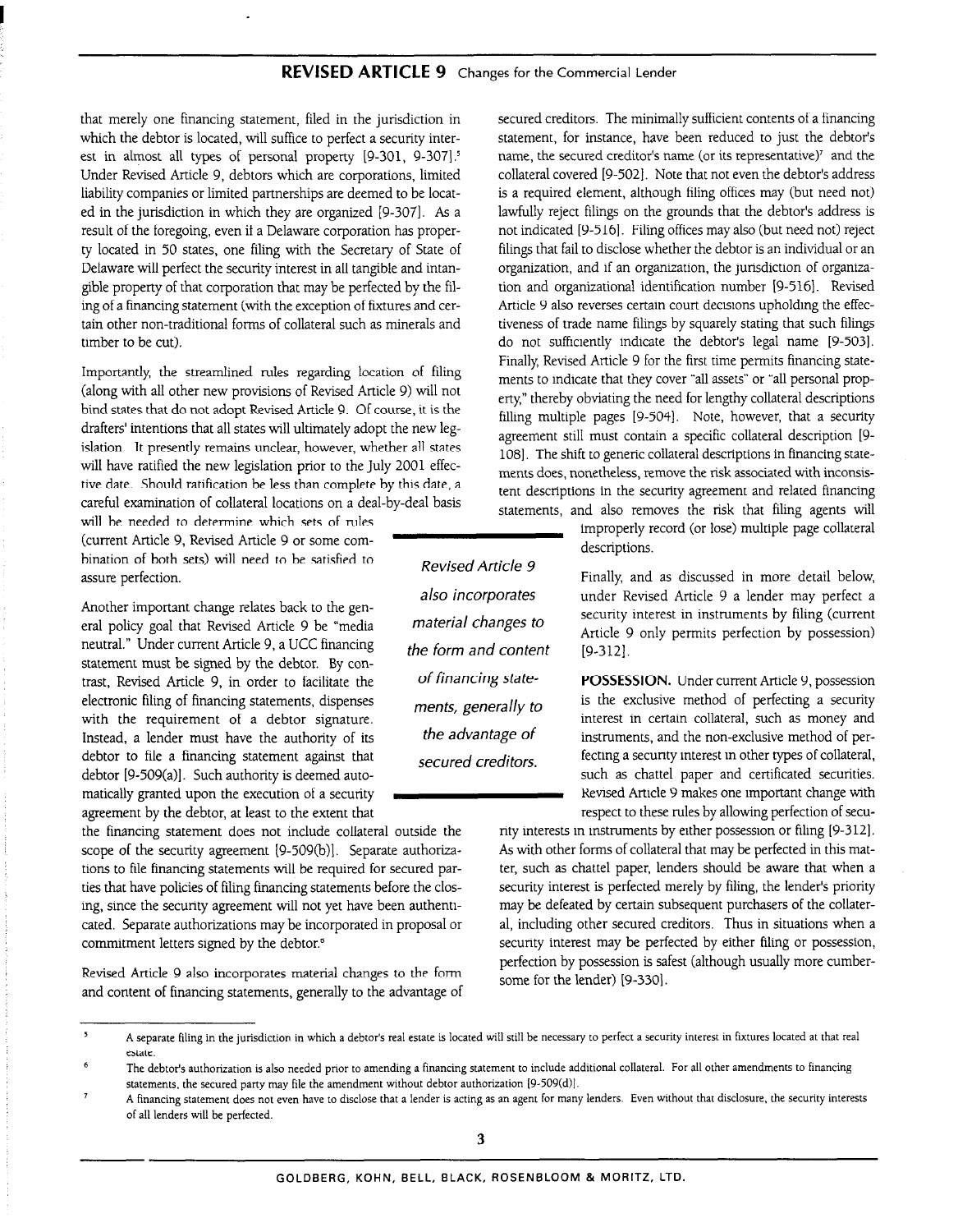Another important change under this heading concerns bailments. PRIORITY When a lender desires to perfect a security interest in goods which are held by a third party bailee such as a processor or a warehouse-<br>In general, Revised Article 9 does not change existing rules govern-<br>ing priority of competing perfected security interests. When perman, current Article 9 permits the lender to perfect by notifying the ing priority of competing perfected security interests. When per-<br>fecting by the filing of a financing statement, the first to file will win third party bailee of the lender's security interest. This notice is suf-<br>fecting by the filing of a financing statement, the first to obtain con-<br>feight to give the geover constructive possession of the [9-322]. When perf ficient to give the secured creditor constructive possession of the [g-322]. When perfecting through control, the first to obtain con-<br>collateral possession perfection of the first the bailes in the first that the bailes i

burden upon lenders seeking to perfect security *Article 9 does not* 

CONTROL. As indicated above, "control" is a spewhether a lender has a perfected security interest with respect to investment property. Whether "control" exists or not depends upon the specific collateral at issue [9-314]. For example, under current Article 9 (which incorporates various provi-

sions of Article 8, which is dedicated to the law of investment securities), a lender has "control" over a stock certificate if the certificate is delivered to the lender, along with an effective indorsement either in the name of the lender or an indorsement in blank (such as a typical stock power). By contrast, a lender has "control" over a securities account if the account is either registered in the lender's name or the securities intermediary agrees, through a tri-party agreement, to comply with the lender's instructions concerning the account contents without further consent of the debtor. Revised Article 9 adds deposit accounts [9-312, 9-314], electronic chattel paper [9-314] and letter of credit rights [9-312, 9-314] to the categories of collateral that may be perfected by control, and provides special rules for determining whether "control" has been achieved for each new category [9-104 to 107]. As a general matter, in the case of property which may be perfected by either filing a financing statement or by control (including chattel paper and investment property), the rights of a secured party which has perfected by control will defeat the rights of a secured party who has perfected by filing [9-328]. Filing, where permitted, will always defeat the rights of a bankruptcy trustee.

AUTOMATIC PERFECTION. Revised Article'9 provides that perfection is automatic for certain collateral. In other words, the lender will not have to file a financing statement, obtain possession or obtain control. Automatic perfection is limited to collateral which supports other collateral in which the lender has perfected its security interest. For example, if a lender perfects its security interest in the accounts of a debtor and if one or more of the accounts is credit enhanced by a letter of credit, a guaranty or a lien on property, the lender will automatically have a security interest in the supporting letter of credit, guaranty or property [9-308(d) and (e)].

competing perfected security interests.

collateral. Revised Article 9, however, requires that the bailee trol will win. Revised Article 9 does make a few changes concentra-<br>ing priority rules governing purchase money liens acknowledge that it is holding the collateral for the LMING priority rules governing purchase money liens  $\frac{1}{2}$  and deposit accounts. With respect to purchase benefit of the lender [9-313(c)]. This is one of the and and deposit accounts. With respect to purchase<br>for any and deposit accounts. With respect to purchase few areas where Revised Article 9 places a greater In general, Revised money liens, various case decisions have construed<br>current Article 9 to provide that a purchase money Interests.<br>Interests. Article 9 does not lender loses its preferred purchase money status if it change existing rules seeks to have its debt secured by assets other than the assets acquired with the purchase money obligacialized term currently used in Article 9 to indicate governing priority of tion. Revised Article 9 reverses these decisions by providing that the additional security will not destroy the priority lien for the purchase money lender on the assets acquired with the purchase money obligations [9-103(f)]. With respect to deposit accounts, Revised Article 9 affords the

> depository bank priority setoff rights over a competing secured lender unless the depository bank expressly waives those rights or the secured lender has the deposit account placed in its own name [9-327]. The preferential setoff rights for depository banks reverses current law, thereby emphasizing the importance of subordination agreements for secured lenders that wish to have priority rights in bank accounts.

#### ENFORCEMENT

Revised Article 9 provides a few new rules pertaining to the enforcement of security interests.

First, prior to conducting a foreclosure sale, a secured party must provide a sales notice to all guarantors of the underlying indebtedness (referred to as "secondary obligors" in Revised Article 9) as well as all other secured parties of record claiming an interest in the property subject to sale [g-611]. This will require the party conducting the foreclosure sale to conduct a UCC search to determine the identity of all other perfected secured parties, Under existing Article 9, the foreclosing party had no such duty. Revised Article 9 somewhat ameliorates this new burden on secured creditors by providing form disposition notifications which, if used, cannot be challenged as commercially unreasonable [9-613].

Revised Article 9 also contains, from the lender's perspective, improved provisions pertaining to retention of collateral in satisfaction, or partial satisfaction, of the secured debt. Unlike current Article 9, Revised Article 9 expressly permits retention of collateral in partial satisfaction of the secured debt [9-620]. In construing provisions of current Article 9, certain courts have held that a secured lender that possesses collateral for an extended period of time may, solely by virtue of such possession, be deemed to have opted to retain the collateral in satisfaction of the underlying debt. Revised Article 9 reverses these court decisions by providing that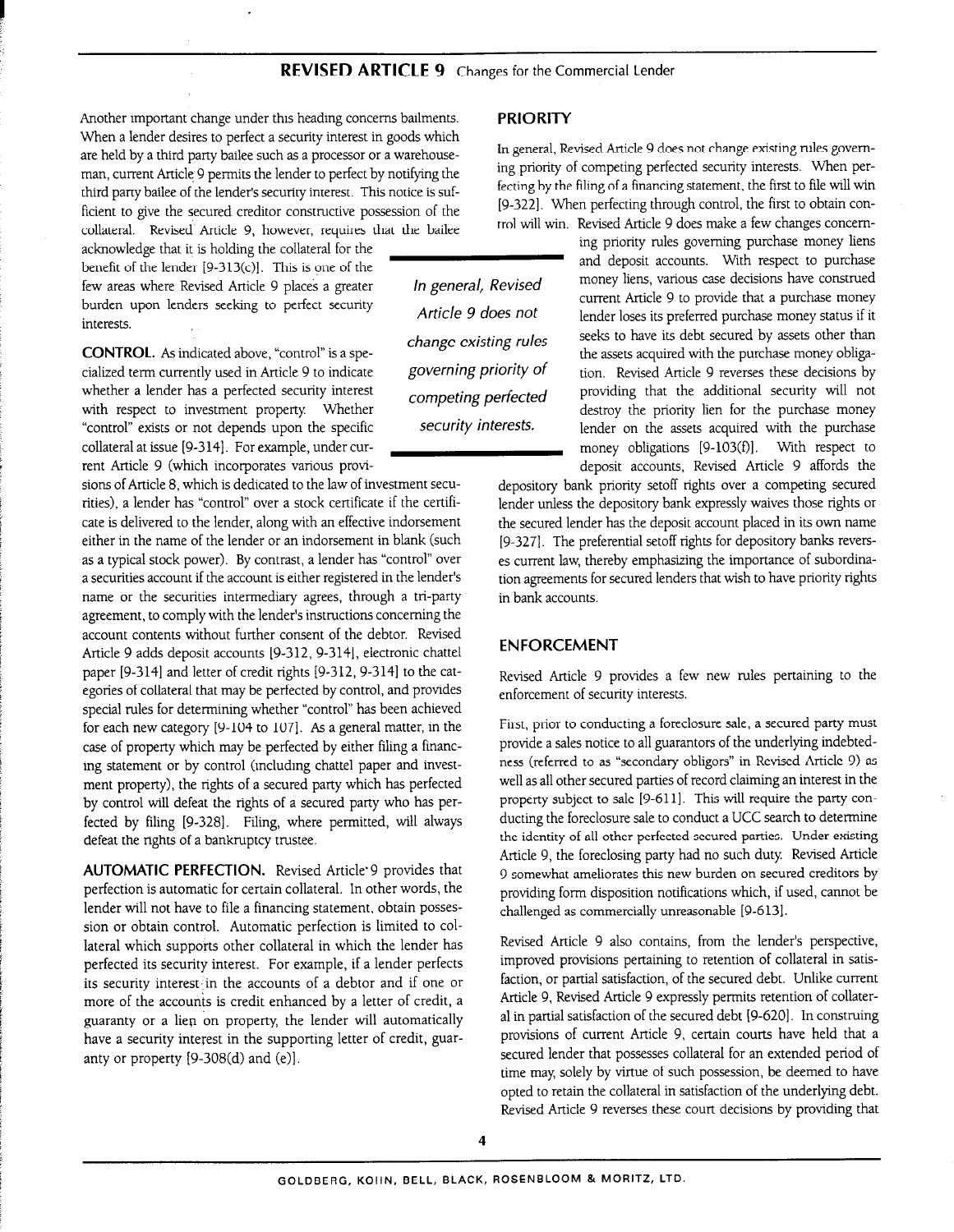no such election is effective without the secured lender's express consent or proposal to retain the collateral in lieu of the debt [9- 620(b)]. Revised Article 9 also provides that a lender may retain collateral in satisfaction of its debt, even if the lender isn't in possession of the collateral [9-620 (comment 7)].

Revised Article 9 also reverses certain existing court decisions concerning the validity of a secured lender's deficiency claim where the lender has conducted a foreclosure sale in a commercially unreasonable manner. On this topic, Revised Article 9 adopts the "rebuttable presumption rule," which provides that the sale price is presumptively equal to the value of the full amount of the debt. The lender may, however, rebut this presumption with appropriate evidence, thereby potentially preserving a deficiency claim notwithstanding its participation in a commercially unreasonable sale. Revised Article 9 therefore rejects the "absolute bar rule," which, as its name suggests, absolutely precluded a lender engaging in a commercially unreasonable sale from recovering any deficiency on its debt [g-626].

Revised Article 9 also provides that a secured party need not reduce the balance of secured debt by the amount of non-cash proceeds received pursuant to an enforcement action. In other words, if a secured party is owed \$l,OOO,OOO and conducts a foreclosure sale of all of the debtor's inventory which foreclosure sale nets \$500,000 of cash and \$200,000 in the form of a promissory note issued by the purchaser of the inventory, the secured party must reduce the amount of debt by \$500,000, but need not reduce the debt by the amount of the promissory note until cash is received upon the promissory note [9-615(c)].

Finally, Revised Article 9 provides that if a secured

party or an affiliate of a secured party acquires collateral at foreclosure at amounts "significantly below the range of proceeds" that a sale to an unrelated party would have brought, then the amount of the debt will be reduced by the amount of proceeds that would have been received from a third party purchaser [9--615(f)]. This new rule will place new emphasis on the value of a third-party appraisal or other evidence of asset value prior to credit bidding (i.e. purchasing a portion of the collateral in exchange for a reduction of the debt) by secured lenders.

#### TRANSITION PROVISIONS

The most frequent question which a lender will ask with respect to Revised Article 9 is "If I perfected my security interest under current Article 9, what, if anything, must I do on or before the July 1, 2001, effective date of Revised Article 9 to retain my perfected status?" That question can be answered as follows:

First, if an action taken under current Article 9 to perfect a security interest is also sufficient to perfect that security interest under Revised Article 9, the lender need not take any additional action

until the routine lapse of perfection status [9-703(a)]. In other words, if the lender has filed a financing statement with the office of a particular secretary of state, and that office is the appropriate office for filing under both existing Article 9 and Revised Article 9, the lender need not take any further action until the financing statement would require continuation.

Second, if a lender has perfected a security interest under current Article 9 other than by filing (see below), but a different type of action to assure perfection is required under Revised Article 9, the lender must take that additional action within one year of the effective date of Revised Article 9 (9-703(b)]. If the lender takes that action within that one-year period, the security interest will be deemed to have been perfected at all times and will relate back to the date of the original perfection [9-703(b)]. The foregoing does not apply to perfection by filing. Perfection by filing is discussed below.

Third, any proper filing under existing Article 9 will remain effective until the earlier of (a) the lapse of the filing (without giving effect to

a continuation statement filed after the effective date of Revised Article 9), and (b) June 30, 2006 [9-705]. Thus, lenders need not file financing statements in the jurisdictions specified by Revised-Article 9 on or before the Revised Article 9 effective date. Lenders in the jurisdictions must, however, file in the jurisdictions dictated by Revised Article 9 as filings made under current Article 9 lapse.

> Furthermore, Revised Article 9 clarifies that a continuation statement filed after the effective date of Revised Article 9 in the state in which collateral is located does not continue the effectiveness of the source filing (unless that state is the same state in which the debtor is located, as determined under

Revised Article 9) [9-705(e)]. Instead, to continue the perfected status of their security interests, lenders must file what Revised Article 9 labels an "initial financing statement in lieu of continuation statement" [9-706]. Special rules govern these filings, which will be of particular concern to most secured lenders during the early years of Revised Article 9. Fortunately, these rules are designed to make the transition easier from the secured lender's perspective, and to avoid technical rules that can invalidate routine continuation statements. A summary of these rules is set forth below:

- 1. An effective "in lieu" filing must (i) satisfy the minimal requirements of an initial financing statement (described above under the subheading "Filing"), (ii) identify the pre-effective date financing statement by indicating the filing office, the date of filing and file numbers, if any, of the original filing and of the most recent continuation statement and (iii) indicate that the preeffective date financing statement remains effective [9-706].
- 2. In contrast to the rules governing routine initial filings, "in lieu" filings do not need to be authorized by the debtor. Secured creditors can unilaterally prepare and file these transitional filings.

financing statements specified by Revised Article 9 on or before the Revised Article 9 effective date.

Lenders need not file